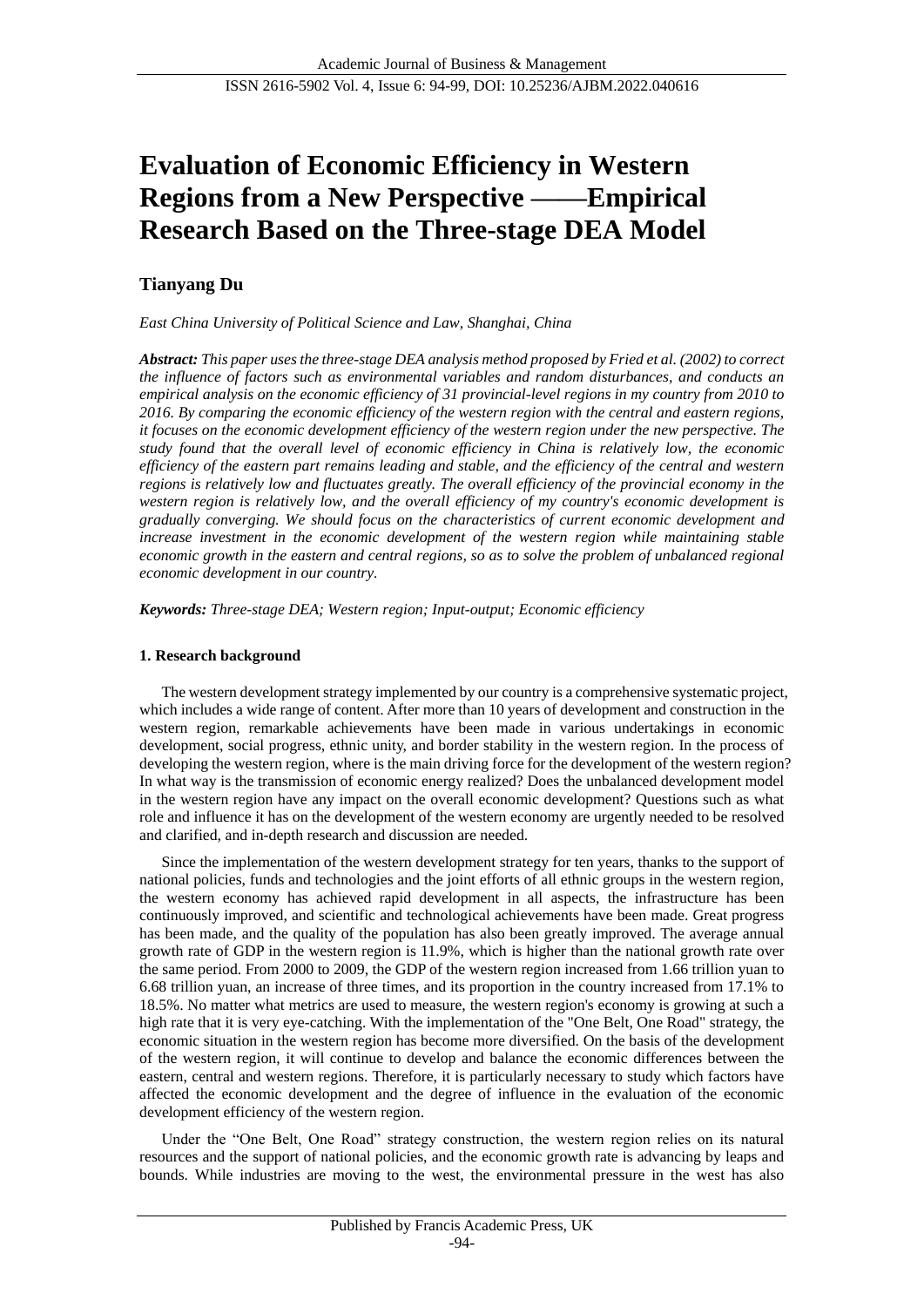increased. How to efficiently develop environmentally friendly economy is something we need to think about.

#### **2. Literature review**

#### *2.1. Research on efficiency evaluation methods at home and abroad*

Around the problem of efficiency, the research carried out by domestic and foreign scholars mainly includes the free distribution method DFA (Distribute Free Approach), the stochastic frontier method SFA (Stochastic Frontier Approach), the thick frontier analysis method TFA (Thick Frontier Approach), and the unbounded analysis method FDH (Free Disposal Approach). Analysis), data envelopment analysis method DEA (Data Envelopment Analysis) and other directions.

DFA (Distribute Free Approach) is an analysis method proposed by Berger (1993) based on the early panel data theory. By separating the X inefficiency term and the random error term, each individual's inefficiency value is compared to the best unit in the sample, resulting in a relative efficiency value for each individual in a given sample. Stochastic Frontier Approach SFA (Stochastic Frontier Approach) is a method for estimating efficiency by using stochastic frontier production function. The method was independently proposed by Aigner, Lovell & Schmidt (1977) [1], and Meeusen & van den Broeck (1977) [2], and is a parametric method. The SFA model estimates the technical efficiency of the decision-making unit by decomposing the error term. The error term is divided into two parts, one representing random error and the other representing technical inefficiency. The thick frontier method (TFA) also defines the functional form of the efficiency frontier, but it uses regression analysis to estimate the parameters of the production function and obtains an average production function that passes through the "center" of the observation points of all samples (Berger and Humphrey, 1991). TFA assumes that the calculated efficiency value deviates from the expected efficiency value, reducing the influence of extreme points in the sample data on the calculated efficiency value, which is consistent with the DEA method, except that the DEA method eliminates the Extreme point. The unbounded analysis method FDH is a special case of the DEA model, and the points on the line connecting the vertices of the DEA front are not identified as the efficiency front. Since the FDH front coincides with the DEA front or is located inside the DEA front, the average efficiency values calculated by the FDH method are usually higher than those calculated by the DEA method.

Among the above methods, DEA (Data Envelope Analysis) is the most commonly used method. The DEA method has outstanding advantages: DEA does not need to know the specific form of the production function, and can handle multi-input and multi-output situations freely: DEA uses the optimization method to endogenously determine the weights of various input factors, excluding many subjective factors, with It has the advantages of having nothing to do with market prices, and is especially suitable for the efficiency evaluation of complex economies such as cities and regions. At present, Chinese scholars have used the DEA method to measure regional and urban economic efficiency related research: Yang Kaizhong [3] and others used the DEA method to evaluate the input-output efficiency of my country's municipalities and provincial capitals, and believed that the input-output efficiency of the western region was far lower. In the eastern region; Yan Pengfei and others used the DEA method to measure the research and found that China's total factor productivity is increasing, mainly due to the improvement of technical efficiency; Feng Zhenhuan et al. used DEA to evaluate the classification effectiveness of China's regional investment, drawing a On this basis, some scholars use the superefficiency DEA model to measure the economic efficiency of my country's cities, such as: Yuan Xiaoling and others used the super-efficiency DEA model to evaluate the 15 The evolution characteristics of the efficiency of sub-provincial cities; Song Malin et al. used the super-efficiency DEA model to analyze and evaluate the current situation of the competitiveness of cities along the river in Anhui. The model has more advantages in application. However, there are few related studies using the super-efficiency DEA model at present, and even less measure the regional economic development efficiency of each province in my country and analyze its temporal and spatial changes.

## *2.2. Domestic and foreign studies on the economic efficiency of the western region*

Focusing on the issue of economic efficiency in the western region, Liu Cai and Jiang Nan analyzed the rise of the northwest and concluded that the GDP of the western region will continue to rise only if the infrastructure is solidly constructed [4]. The research group of "Research on the Sustainable Economic Growth Power of Western Regions under the New Normal" showed through research that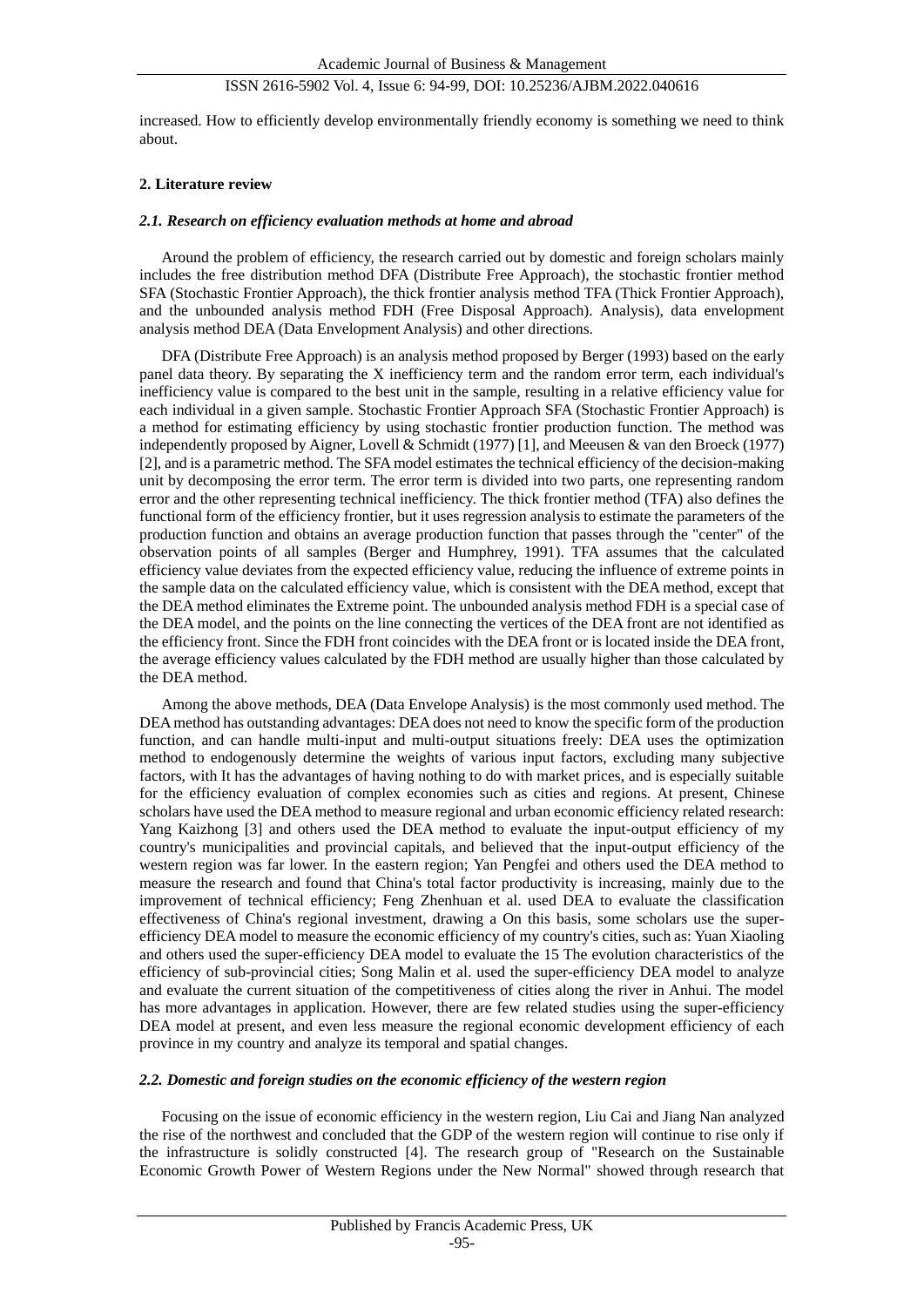innovation-driven and structural transformation have become the strong driving forces for the sustainable economic development of the Western Regions. (Divided into categories)

Chang Jianxin and Yao Huiqin used the SBM model of undesired output to calculate and found that the environmental-economic efficiency value after considering environmental pollution variables has a significant decline compared with the economic efficiency value. The accuracy and credibility of the environmental-economic efficiency evaluation higher degree. Cao Zijian, Su Xinhua used the dynamic DEA model to evaluate the comprehensive development efficiency of circular economy in western provinces, autonomous regions and municipalities, pointed out the redundant input and insufficient output in the development of circular economy in non-DEA effective areas, and finally proposed ways to improve the development efficiency of circular economy. reform path.

Liu Yi, Wang Xueya used factor analysis, Sun Jingshui, Kong Weifei constructed a comprehensive evaluation system and other methods in establishing the index weights are too subjective, it is difficult to exclude the error of human factors. In contrast, the data envelopment analysis method (DEA method) is more objective to evaluate through data and scientific data models. Therefore, many scholars mentioned above chose to use the DEA method to evaluate the development efficiency of China's regional economy. analysis.

However, when solving problems, the traditional one-stage DEA has obvious defects. The influence relationship of environmental variables on efficiency is usually not known before the research. If the classification of environmental variables is wrong, the obtained efficiency value will be biased. error. In essence, the two-stage DEA study cannot separate the influence of environmental and error factors on the efficiency value, so the results of the two-stage DEA are also biased. To this end, fried et al. (2002) proposed a new efficiency evaluation model - DEA three-stage method. The biggest feature of this method is that it can remove the influence of the external environment and random errors on the efficiency, so that the calculated efficiency value can more truly reflect the actual situation.

We agree with Huang Sen and Pu Yongjian using the DEA three-stage method to analyze the regional economy, and agree with Xu Min and Jiang Yong's evaluation of economic efficiency in Xinjiang, a representative western region. The above literatures provide reference and help to the research on regional economic efficiency evaluation, but there are also the following shortcomings: First, there is a lack of in-depth research on the western regional economy. At present, most of the research on the western regional economy stays on the macro analysis, and there is a lack of in-depth research on each region in the regional economic belt like Xu Min and Jiang Yong. Second, the DEA method is less used in the western regional economy. At this stage, DEA method is mainly used in the analysis of commercial banks and scientific and technological input-output problems. The scientific DEA model can be used to evaluate the efficiency of regional economic development more effectively.

Therefore, this paper constructs scientific and reasonable input-output indicators, and uses the DEA three-stage method to conduct an empirical analysis on the economic efficiency of 31 provincial-level regions in my country from 2010 to 2016. By comparing the economic efficiency of the western region with that of the central and eastern regions, this paper conducts an in-depth study of the economic development efficiency of the western region from a new perspective.

#### **3. Indicator description**

#### *3.1. Selection of input and output indicators*

According to the neoclassical growth theory in economics that output growth is mainly promoted by capital factors, labor factors and technological progress, this paper selects input and output indicators. The selection of input and output indicators is very sensitive to the impact of DEA model efficiency analysis. Using the DEA method to study economic efficiency, first select indicators based on the characteristics of my country's economic development and the availability of data, and to meet the DEA method indicator selection principle: the maximum number of indicators does not exceed half of the sample size or the number of input-output indicators. The product is not greater than the number of samples.

Since the data envelopment method calculates the relative efficiency, as long as the relative consistency of the data is ensured, the accuracy of the evaluation results can be guaranteed. Therefore, this paper selects the local fiscal expenditure X1 and fixed asset investment X2 of each province to reflect the input of capital elements. When choosing the labor force index, this paper selects the number of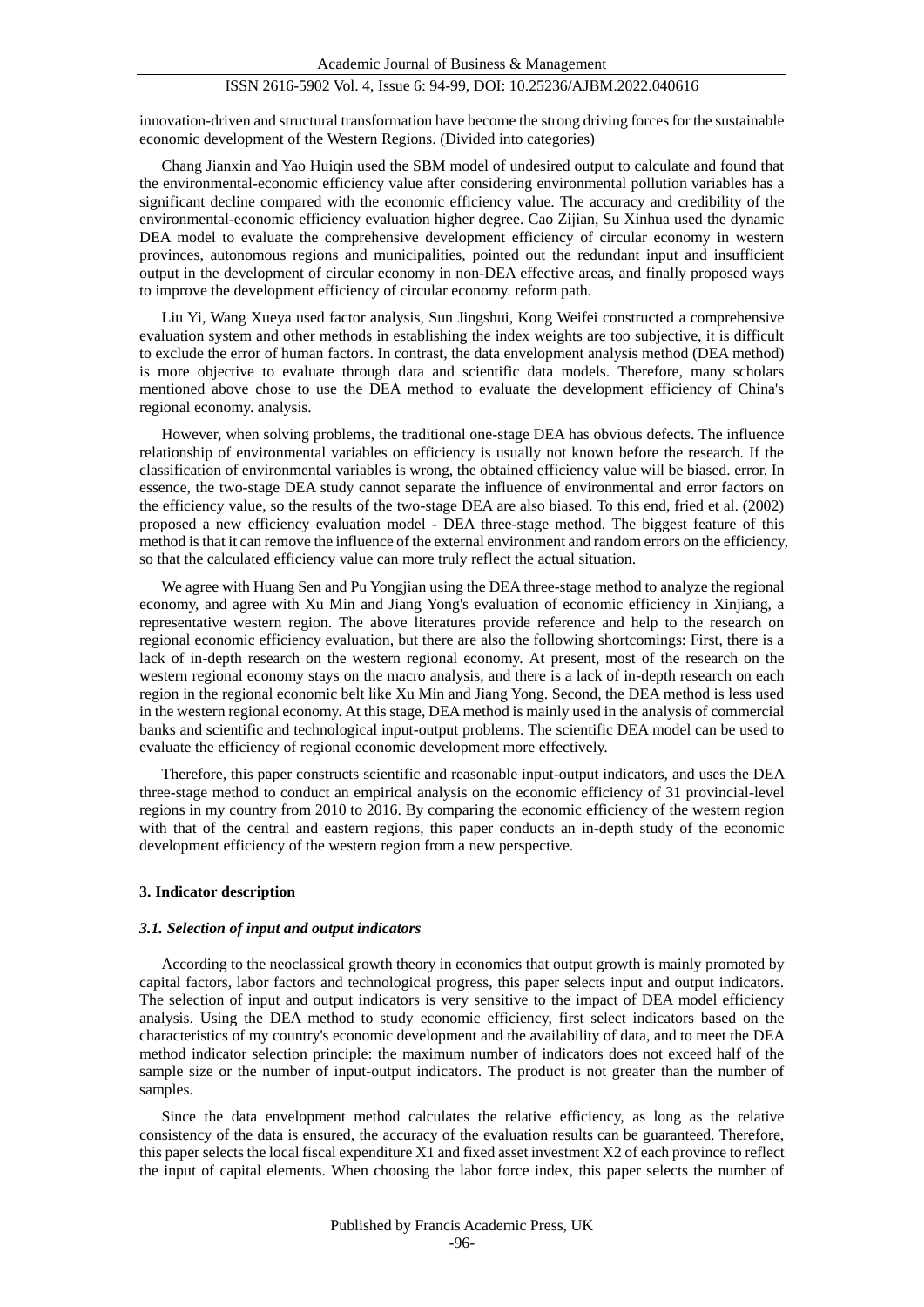private enterprises and self-employed persons X3 by industry in each province to reflect labor factor input. When selecting the technical input index, this paper chooses the scientific research funding input (thousand yuan) X4 to reflect the input of technological progress.

In the selection of output indicators, on the one hand, the growth of the overall economy should be considered, and on the other hand, the improvement of residents' living standards should be considered. Therefore, this paper uses GDP (100 million yuan) Y1 and local fiscal revenue (100 million yuan) Y2 to reflect the provinces. economic growth. Considering the various measures of social welfare level, this paper chooses the total retail sales of consumer goods (100 million yuan) Y3 to reflect the people's material and cultural living standards, and then reflects the consumption capacity of residents in each province, and evaluates the material welfare level of residents in each province from the side.

The selection of the above indicators in this paper mainly highlights the ecological and environmental factors in the economic efficiency evaluation of each province, which has a certain ecological and environmental protection significance for the comparative analysis of the economic efficiency of each province. In this paper, my country is divided into three major regions, east, middle and west for comparative analysis. The western region chooses 12 provinces and municipalities including Sichuan, Chongqing, Guizhou, Yunnan, Shaanxi, Gansu, Qinghai, Tibet, Ningxia, Xinjiang, Guangxi and Inner Mongolia, and the eastern region chooses Beijing., Tianjin, Hebei, Liaoning, Shanghai, Jiangsu, Zhejiang, Fujian, Shandong, Guangdong, Hainan 11 provinces and municipalities, and the remaining provinces and cities are the central region.

#### *3.2. Selection of environment variables*

Environmental variables refer to factors that affect the economic efficiency of each province but are not within the subjective controllability of each province. Its selection has a crucial impact on the analysis results of the three-stage DEA. Combined with the actual situation of my country's economy and the factors affecting economic efficiency, this paper selects the total import and export of goods by region E1, teaching and research personnel E2, and hospital bed utilization E3 as environmental variables.

The degree of openness to the outside world is embodied in the degree of openness of the local market, which reflects all aspects of the local foreign trade. On the one hand, the degree of opening to the outside world shows the ability of a region to conduct foreign economic transactions, and on the other hand, it reflects the level of the region's construction of inter-regional transportation infrastructure. At present, the degree of opening to the outside world in each region is mainly reflected by the import and export of products. Therefore, this paper uses the total import and export of goods by region to measure the degree of local foreign economic opening (the import and export volume is converted into USD/RMB according to the exchange rate of the year).

The higher the quality of production factors, the higher the overall economic productivity, which can promote the efficiency of economic development. But the quality of production factors is difficult to control, especially the investment in the quality of scientific research personnel. Therefore, this paper chooses teaching and research personnel to reflect the development of education as an indicator.

The utilization rate of hospital beds is the ratio of daily use of beds to actual beds. It reflects the general load of hospital beds and the utilization efficiency of hospital beds. It is the main indicator of hospital efficiency. According to the principle of public needs, it should be determined by meeting the public needs of residents, such as the most basic needs for survival, production and living, which are embodied in basic living security, old-age security, medical security, etc. Therefore, this paper chooses the utilization rate of hospital beds to reflect residents' medical care. Construction security.

#### **4. Empirical Research**

Use the regression results of the second-stage SFA model to adjust the original input value. Substitute the adjusted input value and the original output value into the DEAP2.1 software to obtain the comprehensive input efficiency, pure technical efficiency and scale efficiency of the third stage.

#### *4.1. Static analysis of economic efficiency after adjusting investment*

#### *4.1.1. Static analysis of the original input efficiency evaluation of 31 provinces across the country*

Table 8 shows that after removing the influence of external environmental variables and random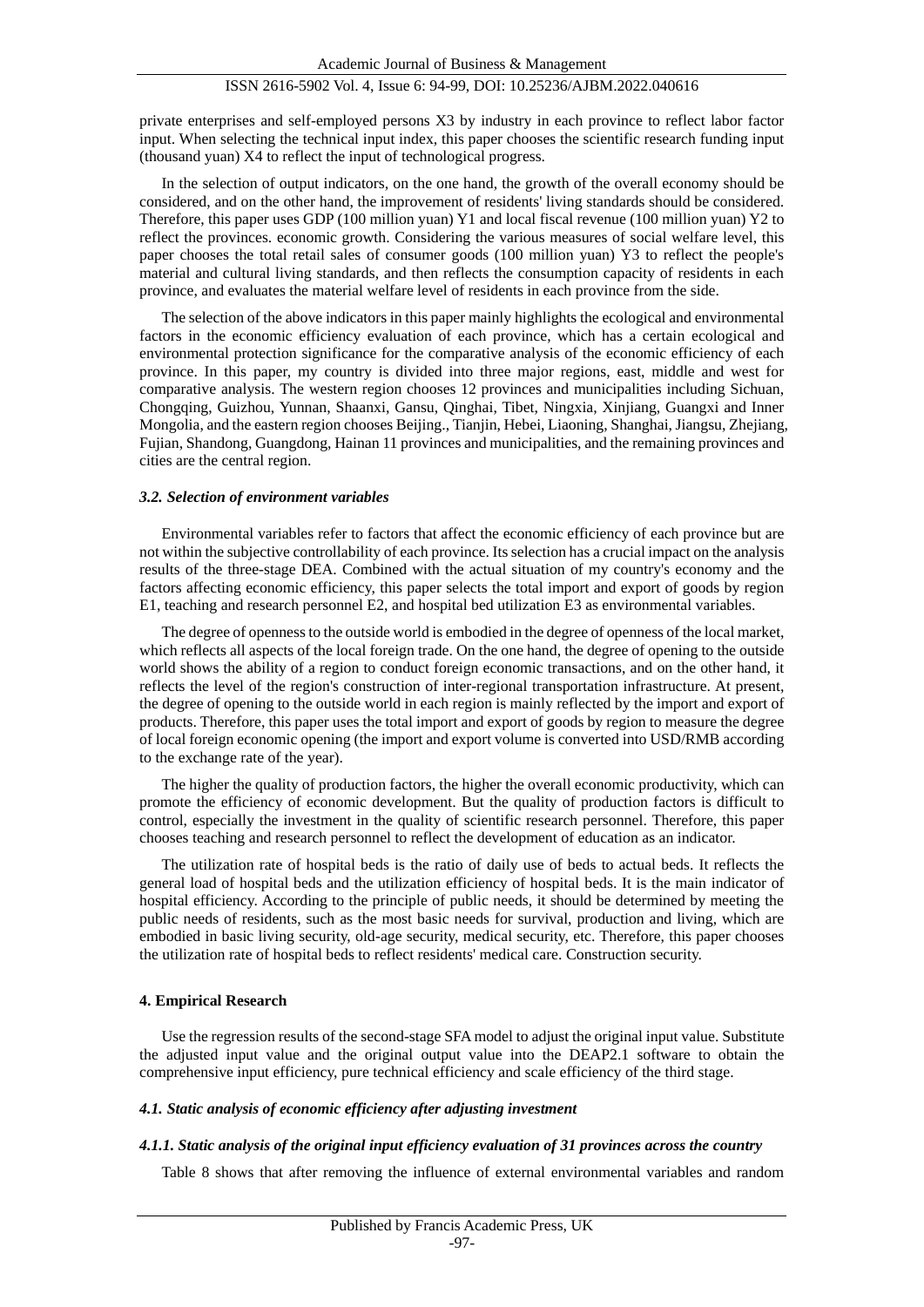factors on the original input efficiency, from the overall point of view, the average values of the original input technical efficiency, pure technical efficiency and scale efficiency of 31 provinces and cities from 2010 to 2016 were 0.772, 0.928 and 0.831. Comparing the efficiency measurement results of the first and third stages, it can be seen that the national average comprehensive efficiency in 2010-2016 dropped from 0.833 before adjustment to 0.772, the average scale efficiency dropped from 0.994 to 0.831, and the pure technology The efficiency increased from 0.882 to 0.928. The average scale efficiency is smaller than the pure technical efficiency, and the gap increases, indicating that its main constraint is the low scale efficiency, and the scale of its own development should be increased according to the actual local conditions. In the third stage, the national average comprehensive efficiency level is 0.772, which is still far from the efficiency frontier, indicating that there is actually a lot of room for improvement in the original input efficiency.

According to different provinces and cities, in the third stage of DEA, among the 31 provinces in the country, the average comprehensive efficiency decreased, and 15, 5 and 11 remained unchanged and increased respectively; the pure technical efficiency decreased and remained unchanged. There are 6, 6 and 19 provinces that have increased and increased; the scale efficiency has decreased, and 23, 4 and 4 provinces have remained unchanged and increased respectively; Tianjin, Shanghai, Shandong and Guangdong are at the frontier of efficiency The four provinces are consistent before and after the adjustment, indicating that the original input efficiency of the four provinces of Tianjin, Shanghai, Shandong and Guangdong is indeed better. After adjustment, Qinghai Province and Tibet Province have the largest declines. The average efficiency of Qinghai dropped from 0.828 to 0.283, and the average efficiency of Tibet dropped from 0.678 to 0.12.

Similarly, according to the basis for the division of China's economic zones, China is divided into three regions: east, middle, and west, and the comprehensive efficiency values measured in Table 7 are calculated in three regions according to different years. In this way, the distribution of technical efficiency in different economic zones in China can be clearly displayed.

According to Figure 2, in the third stage, the average technical efficiency of each region and each year decreased after adjustment.

The average combined efficiency of the eastern, central and western regions is between 0.9-0.95, 0.75-0.85 and 0.55-0.7. The changes in the eastern region remained stable, the central region rose steadily, and the western region fluctuated to a greater extent, indicating that the main reason for the large fluctuations in the central region in the first stage was the influence of external environmental variables and random factors.

In the first stage of DEA, the average technical efficiency of the eastern region is higher than that of the other two regions, which is consistent with the third stage of DEA, and is in line with the specific situation that the comprehensive index of the eastern region is higher than the other two regions. However, according to the comparison between Figure 1 and Figure 2, it can be seen that the comparison between the two regions in the central and western regions is inconsistent, indicating that there are certain defects in the first stage of DEA calculation.

Also taking 2013 as an example to analyze the state of scale, after excluding environmental factors, the number of provinces in the stage of diminishing returns to scale has dropped from 3 to 0, indicating that the efficiency of returns to scale is affected by environmental factors, and the province's economy can be improved simply by expanding the scale. Development efficiency is not feasible, and more attention should be paid to the impact of environmental factors in order to improve the quality of economic scale expansion. Except for the seven provinces of Beijing, Jilin, Shanghai, Jiangsu, Shandong, Guangdong and Guangxi, which are in constant returns to scale, all other provinces are in the stage of increasing returns to scale. The number of provinces in the stage of increasing returns to scale has increased from 14 to 24, indicating that industrialization and large-scale expansion are still the most critical areas for the improvement of economic and technological efficiency in each province, and appropriate scale expansion should be carried out. In contrast, Liaoning and Henan, which were both in the stage of diminishing returns to scale before and after the adjustment, ranked 6th and 7th in terms of their GDP. The two provinces of Liaoning and Henan should not unrestrictedly increase economic efficiency by expanding their scale, which will lead to unreasonable use and even waste of high-quality resources. Therefore, resources should be reasonably classified, quantitative and targeted investment should be made, and the results of reasonable allocation should be achieved.

#### *4.1.2. Static analysis of the original input efficiency evaluation of 12 provinces in the western region*

From the perspective of the western region, the average comprehensive efficiency of the western